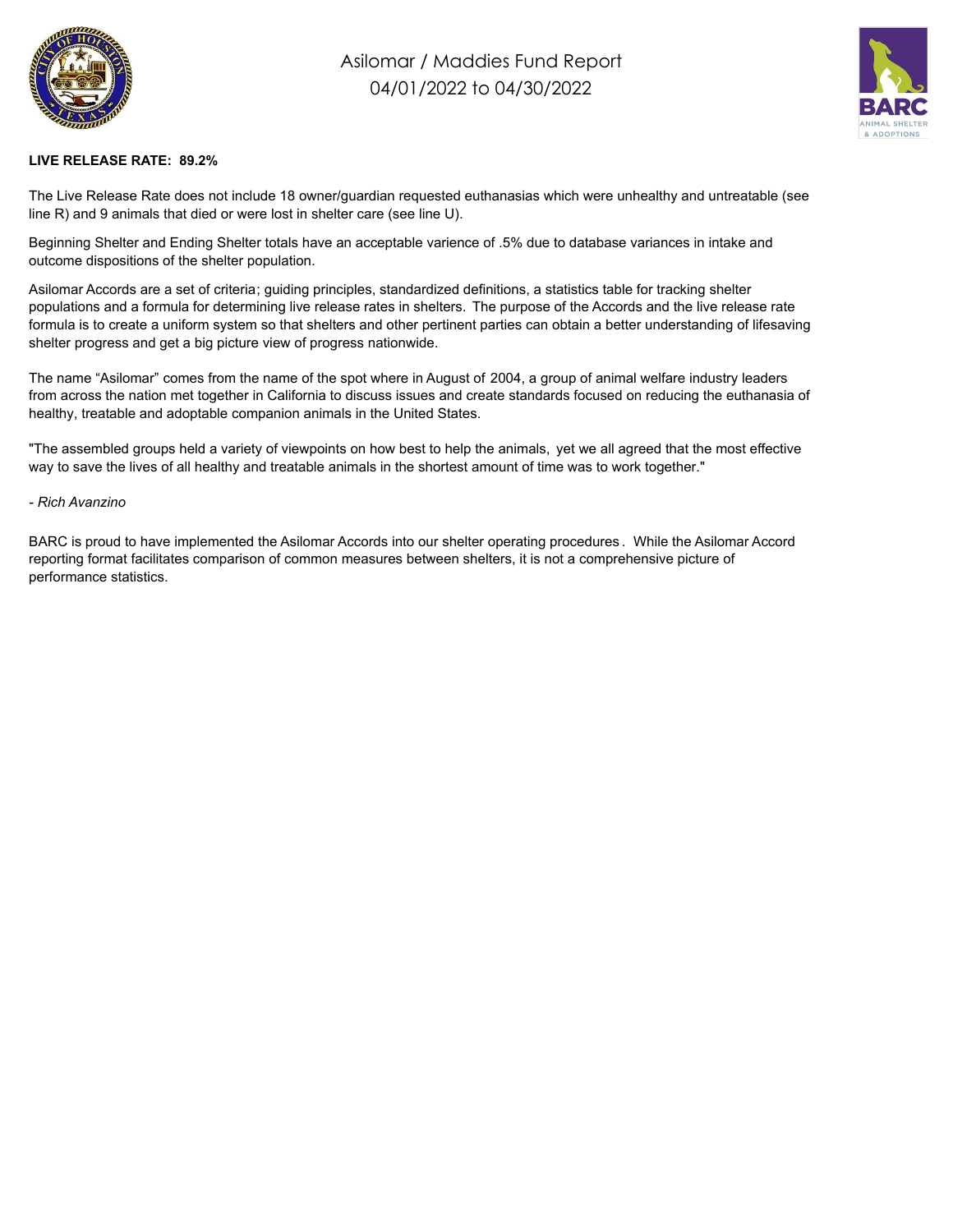| A | BEGINNING SHELTER COUNT (INCLUDING FOSTERS)                                  | Dog<br>640   | Cat<br>673 | <b>Total</b><br>1313 |
|---|------------------------------------------------------------------------------|--------------|------------|----------------------|
|   | <b>INTAKE (Live Dogs and Cats Only)</b>                                      |              |            |                      |
|   | <b>From the Public</b>                                                       |              |            |                      |
|   | Healthy                                                                      | 466          | 154        | 620                  |
|   | Treatable-Rehabilitatable                                                    | 154          | 80         | 234                  |
|   | Treatable-Manageable                                                         | 16           | 9          | 25                   |
|   | Unhealthy & Untreatable                                                      | 159          | 403        | 562                  |
| в | <b>Subtotal Intake from the Public</b>                                       | 795          | 646        | 1441                 |
|   | Incoming Transfers from Organizations within Community/Coalition             |              |            |                      |
|   | Healthy                                                                      | $\mathbf{0}$ | 0          | $\mathbf{0}$         |
|   | Treatable-Rehabilitatable                                                    | 1            | $\Omega$   | $\mathbf{1}$         |
|   | Treatable-Manageable                                                         | $\Omega$     | $\Omega$   | $\mathbf{0}$         |
|   | Unhealthy & Untreatable                                                      | 0            | 0          | 0                    |
| C | Subtotal Intake From Incoming Transfers from Organizations within community  | 1            | 0          | 1                    |
|   | Incoming Transfers from Organizations outside Community/Coalition            |              |            |                      |
|   | Healthy                                                                      | $\mathbf{0}$ | 0          | $\mathbf{0}$         |
|   | Treatable-Rehabilitatable                                                    | $\Omega$     | 0          | $\mathbf{0}$         |
|   | Treatable-Manageable                                                         | $\Omega$     | 0          | 0                    |
|   | Unhealthy & Untreatable                                                      | 0            | 0          | $\Omega$             |
| D | Subtotal Intake From Incoming Transfers from Organizations outside community | 0            | 0          | 0                    |
|   | From Owners/Guardians Requesting Euthanasia                                  |              |            |                      |
|   | Healthy                                                                      | $\mathbf{0}$ | 0          | 0                    |
|   | Treatable-Rehabilitatable                                                    | $\Omega$     | $\Omega$   | $\mathbf{0}$         |
|   | Treatable-Manageable                                                         | $\Omega$     | 0          | $\mathbf{0}$         |
|   | Unhealthy & Untreatable                                                      | 18           | 4          | 22                   |
| Е | Subtotal Intake From Owners/Guardians Requesting Euthanasia                  | 18           | 4          | 22                   |
| F | TOTAL INTAKE [B + C + D + E]                                                 | 814          | 650        | 1464                 |
| G | From Owners/Guardians Requesting Euthanasia (Unhealthy & Untreatable Only)   | $-18$        | $-4$       | $-22$                |
| н | <b>ADJUSTED TOTAL INTAKE [F minus G]</b>                                     | 796          | 646        | 1442                 |